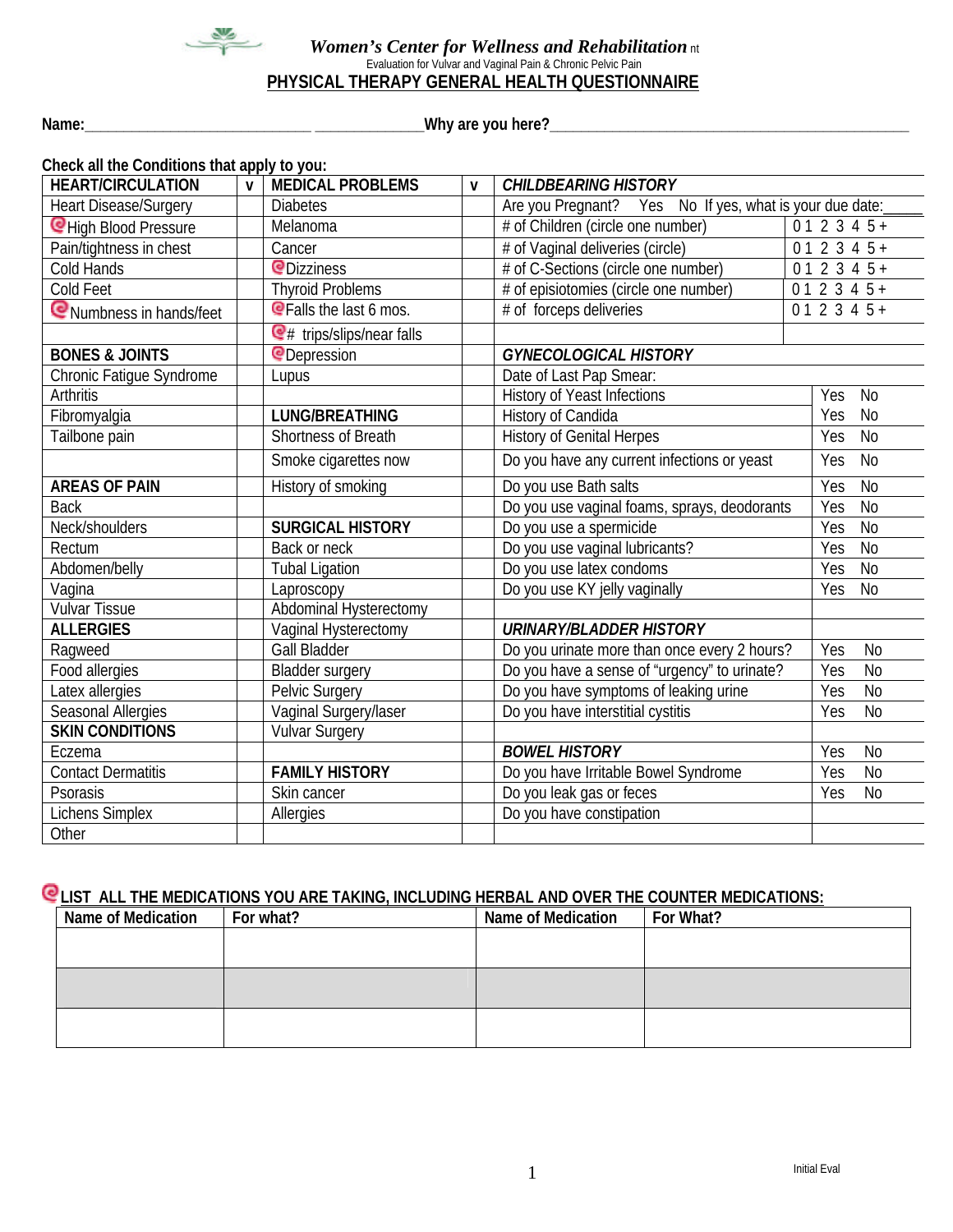

*Women's Center for Wellness and Rehabilitation* nt Evaluation for Vulvar and Vaginal Pain & Chronic Pelvic Pain

**TELL US ABOUT YOUR VULVAR AND VAGINAL PAIN**

Please mark with an "X" where your pain begins. Shade any other areas of pain



## **CURRENT SEXUAL ACTIVITY:**

**Sexually Inactive due to PAIN \_\_\_\_Sexually inactive for other reasons \_\_\_\_\_\_Sexually active** 

If you are sexually active, continue with this section.

No pain with intercourse \_\_\_Pain with intercourse, able to complete sex \_\_ Pain with intercourse disrupts or prevents sex Pain with intercourse prevents any attempt to have sex <br>Tolerate manual or oral stimulation only/no penetration

#### **CHECK ALL THE ACTIVITIES THAT CAUSE OR INCREASE YOUR PAIN:**

**\_\_\_**Gynecological Examination with Speculum \_\_\_Urination after intercourse \_\_\_Finger insertion into vagina **\_\_\_**Tampon insertion \_\_\_Tampon removal \_\_Partner manual stimulation \_\_Friction with clothing \_\_Sports activity **\_\_\_**Urination in general \_\_Oral stimulation by partner \_\_\_Masturbation alone \_\_ Wearing pads **\_\_\_**Other\_\_\_\_\_\_\_\_\_\_\_\_\_\_\_\_\_\_\_\_\_\_\_\_\_\_\_\_\_\_\_\_\_\_\_\_\_\_\_\_\_\_\_\_\_\_\_\_\_\_\_\_\_\_\_\_\_\_\_\_\_\_\_\_\_\_\_\_\_\_\_\_\_\_\_\_\_\_\_\_\_\_\_\_\_

#### **CHECK THE WORDS THAT DESCRIBE YOUR PAIN:**

| __Hot ____Burning ___Scalding ___searing ___Sharp ___Cutting ___ Tearing ___Other_           |  |  |  |  |  |
|----------------------------------------------------------------------------------------------|--|--|--|--|--|
| __Tiring __Exhausting __frightful __punishing _grueling __suffocating __ sickening ___Other_ |  |  |  |  |  |
| __Annoying ___Troublesome __miserable ___intense ___unbearable __discomforting ___Other_     |  |  |  |  |  |

#### **WHAT MAKES YOUR PAIN BETTER:**

Leating pad \_\_\_Ice pack \_\_\_Resting in bed \_\_\_Resting in Chair \_\_\_Medication \_\_\_Cream \_\_\_\_\_\_\_\_\_\_\_\_\_\_\_\_\_\_\_\_\_\_\_\_\_ **\_\_\_\_**Abstaining from sexual intercourse \_\_\_Not using tampons \_\_\_Not wearing tight clothes \_\_\_other\_\_\_\_\_\_\_\_\_\_\_\_

### WHAT TREATMENTS HAVE YOU HAD FOR THIS PROBLEM? None or:

| <b>TREATMENTS</b>          | HAS IT HELPED?     | <b>TREATMENTS</b>       | HAS IT HELPED?               |
|----------------------------|--------------------|-------------------------|------------------------------|
| Medication(s)              | No A little<br>Yes | Surgery                 | A little<br>Yes<br>No        |
| <b>Treatment for Yeast</b> | No A little<br>Yes | <b>Physical Therapy</b> | A little<br>No<br>Yes        |
| (describe treatment)       |                    | Other                   | A little<br>No<br><b>Yes</b> |
|                            |                    |                         |                              |

What started this problem?\_\_\_\_\_\_\_\_\_\_\_\_\_\_\_\_\_\_\_\_\_\_\_\_\_\_\_\_\_\_\_\_\_\_\_\_\_\_\_\_\_\_\_\_\_\_\_\_\_\_\_\_\_\_\_\_\_\_\_\_\_\_\_\_\_\_\_\_\_\_\_\_\_\_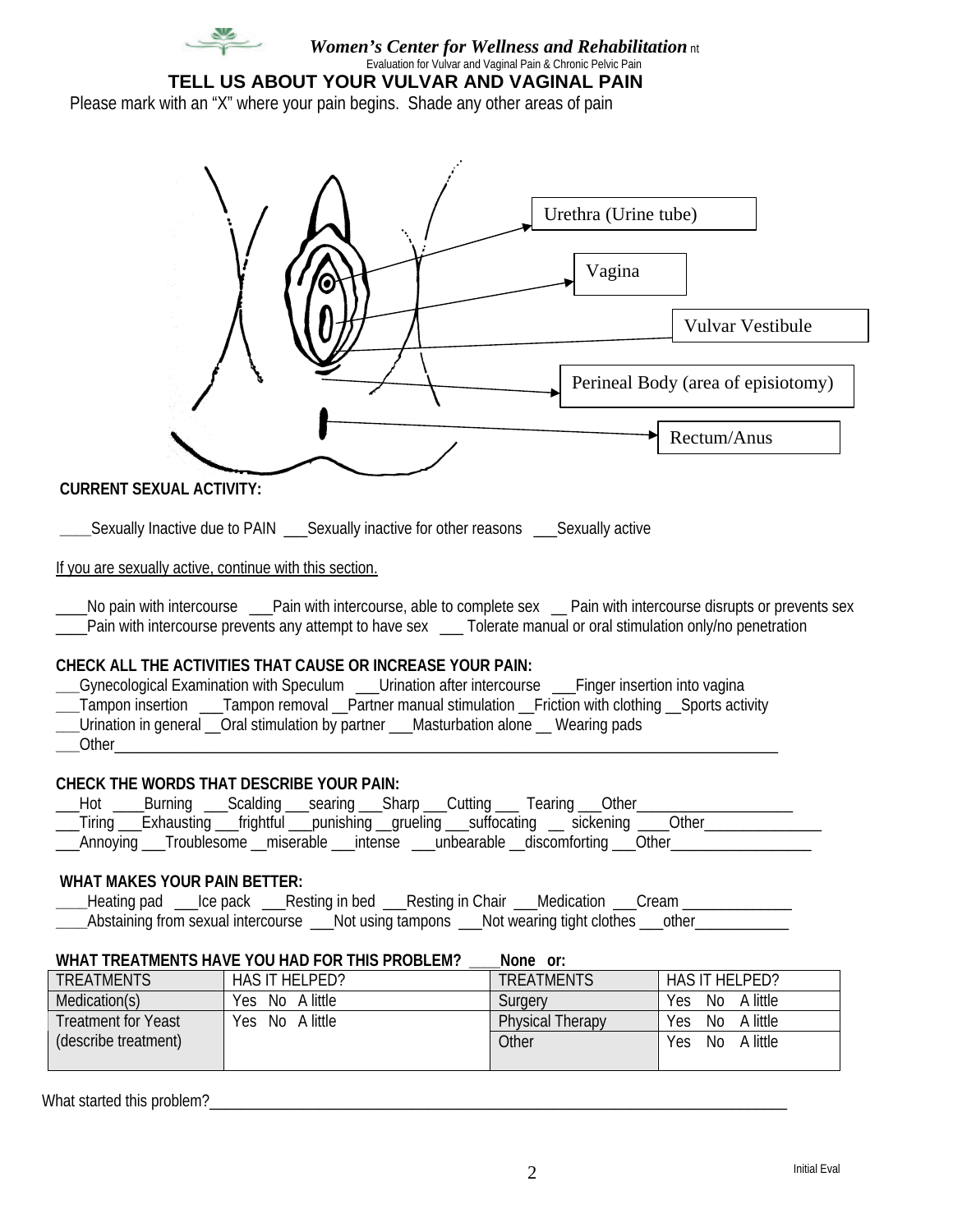

#### **Women's Center for Wellness and Rehabilitation nt** Evaluation for Vulvar and Vaginal Pain & Chronic Pelvic Pain VULVAR PAIN FUNCTIONAL QUESTIONNAIRE (V-Q)

These are statements about how your pelvic pain affects your everyday life. Please check one box for each item below, choosing the one that best describes your situation. Some of the statements deal with personal subjects. These statements are included because they will help your health care provider design the best treatment for you and measure your progress during treatment. Your responses will be kept completely confidential at all times.

- 1. Because of my pelvic pain
	- $\Box$  3 I can't wear tight-fitting clothing like pantyhose that puts any pressure over my painful area.
	- $\Box$  2 I can wear closer fitting clothing as long as it only puts a little bit of pressure over my painful area
	- $\!-1\!$  $\Box$ I can wear whatever I like most of the time, but every now and then I feel pelvic pain caused by pressure from my clothing.
	- $\boldsymbol{0}$  $\Box$ I can wear whatever I like; I never have pelvic pain because of clothing.
- 2. My pelvic pain
	- $\Box$  3 Gets worse when I walk, so I can only walk far enough to move around in my house, no further.
	- $\overline{\phantom{a}}$  $\Box$ Gets worse when I walk. I can walk a short distance outside the house, but it is very painful to walk far enough to get a full load of groceries in a grocery store.
	- $\mathbf{1}$  $\Box$ Gets a little worse when I walk. I can walk far enough to do my errands, like grocery shopping, but it would be very painful to walk longer distances for fun or exercise.
	- $\,$  0  $\Box$ My pain does not get worse with walking; I can walk as far as I want to
	- $\Box$  $\overline{0}$ I have a hard time walking because of another medical problem, but pelvic pain doesn't make it hard to walk.
- 3. My pelvic pain
	- $\Box$  3 Gets worse when I sit, so it hurts too much to sit any longer than 30 minutes at a time.
	- $\Box$  2 Gets worse when I sit. I can sit for longer than 30 minutes at a time, but it is so painful that it is difficult to do my job or sit long enough to watch a movie.
	- $\Box$  $\overline{1}$ Occasionally gets worse when I sit, but most of the time sitting is comfortable.
	- $\Box$  0 My pain does not get worse with sitting, I can sit as long as I want to.
	- $\overline{0}$  $\Box$ I have trouble sitting for very long because of another medical problem, but pelvic pain doesn't make it hard to sit.
- 4. Because of pain pills I take for my pelvic pain
	- $\Box$  3 I am sleepy and I have trouble concentrating at work or while I do housework.
	- $\Box$  2 I can concentrate just enough to do my work, but I can't do more, like go out in the evenings.
	- $\mathbf{1}$  $\Box$ I can do all of my work, and go out in the evening if I want, but I feel out of sorts.
	- $\,$  0  $\Box$ I don't have any problems with the pills that I take for pelvic pain.
	- $\Box$  0 I don't take pain pills for my pelvic pain.
- Because of my pelvic pain 5.
	- $\Box$  3 I have very bad pain when I try to have a bowel movement, and it keeps hurting for at least 5 minutes after I am finished.
	- $\overline{2}$  $\Box$ It hurts when I try to have a bowel movement, but the pain goes away when I am finished.
	- $\Box$  $\mathbf{1}$ Most of the time it does not hurt when I have a bowel movement, but every now and then it does.
	- $\Box$  0 It never hurts from my pelvic pain when I have a bowel movement.